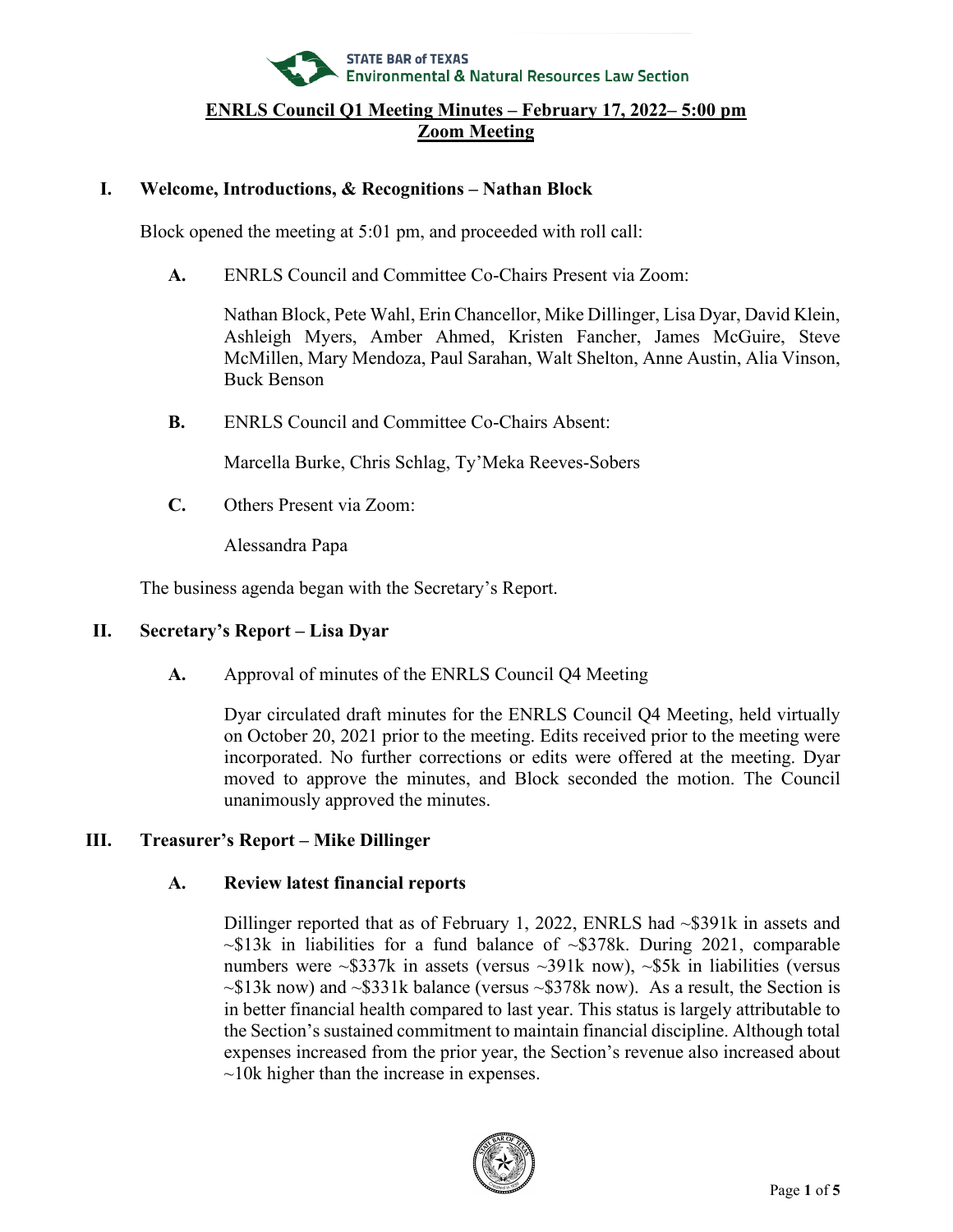

## **B. ENRLS membership fee adjustment**

ENRLS membership fee adjustment – Block reported that he had sent an inquiry for section dues-related data to the State Bar. Having not received a response, Block followed up on February 17, 2022. Palmer and other committee members discussed continued interest in raising the Section's annual membership fee to be on par with other sections of the Bar, in part because the Section has not raised rates in several years. Block suggested that with additional data the Q2 meeting could include a meaningful discussion of this topic to support the Section's continued healthy financial status.

## **IV. Committee Updates & Recommendations**

## **A. Education Committee** – Amber Ahmed & Alia Vinson, Co-Chairs

# **1. 2022 Superconference Update**

Mendoza reported that the Superconference planning committee began planning for an in-person Superconference to be held August 4-5, 2022 at the Four Seasons. A Wednesday night session is also tentatively under consideration. In addition, the planning committee has received a proposed contract from the Four Seasons with less favorable cancellation terms than during the past two years (full cancel in 2020 due to virtual conference; permissive cancellation terms close to date of event in 2021 due to limited in person attendance). Mendoza reported she would advocate for as many cancellation protections and fewest commitments as the Four Seasons would negotiate.

Mendoza reported that the Sponsorships Committee did a great job in 2022. Sponsors continued to express interest in a reduced registration rate as part of a sponsorship package. Securing timely registrations from sponsors has been an issue. Mendoza suggested communicating up front with potential sponsors that registration needs to occur promptly after committing to sponsorship (individual names can change, but the planning committee cannot be in the position of holding spots, turning others away while waiting on sponsors to complete registration).

# **2. 2022 Changing Face of Water Rights Conference Update**

Vinson reported that the Changing Face of Water Rights Conference was underway through February 18, 2022 at the Hyatt Hill Country Resort in San Antonio. The State Bar decided to change the format from in person to virtual on very short notice. This caused presenters to have to record presentations about two weeks earlier than scheduled, which was a very challenging situation. Participants at the conference struggled through the

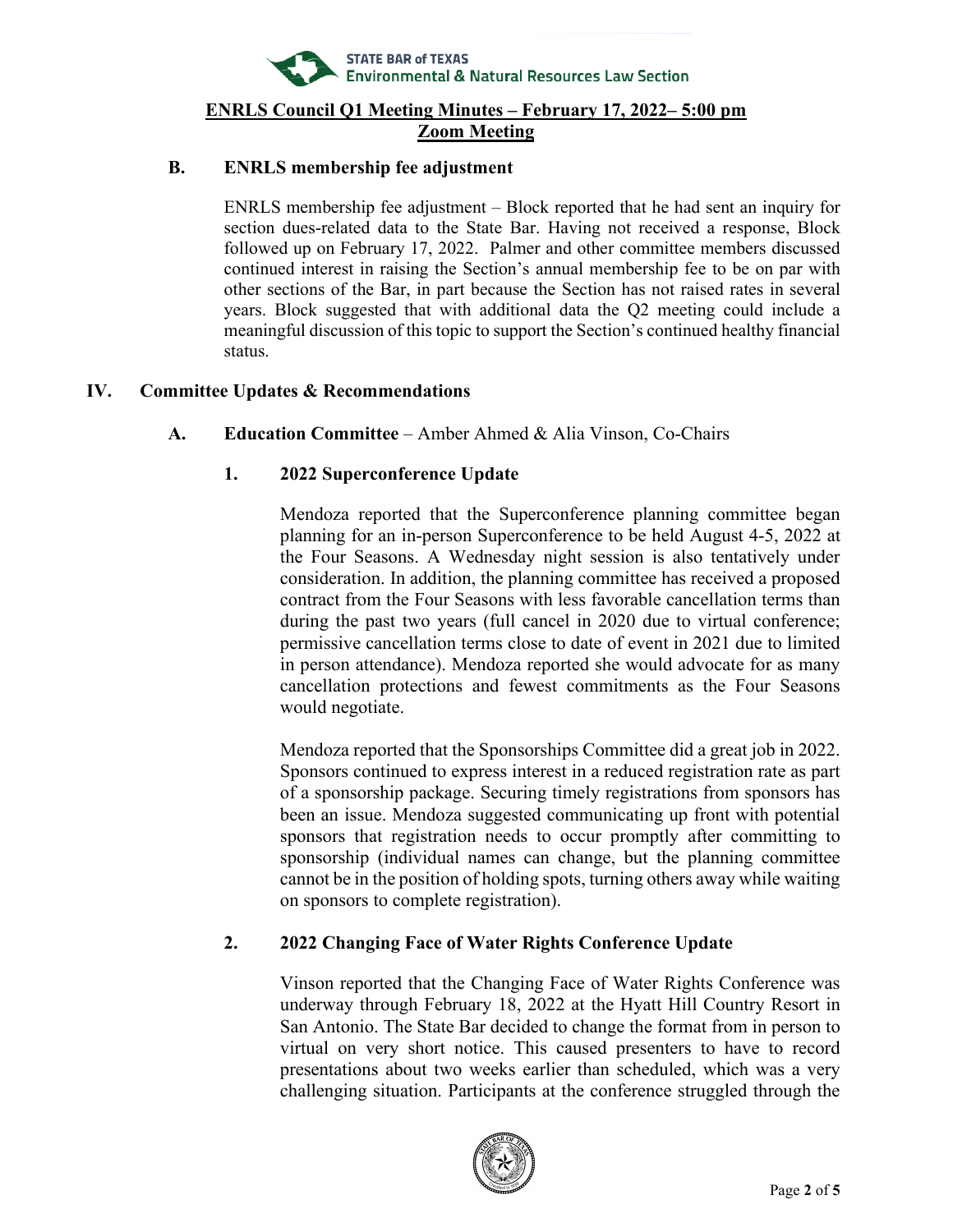

virtual format, and attendance was down about 11 percent from the prior two years.

## **3. 2022 Climate Change Symposium Update**

Block reported that planning for the April 14, 2022 Climate Change Symposium at the Bob Bullock State History Museum is progressing. The speaker commitments have filled most panels, and he was looking to include speakers from nongovernmental organizations and EPA related to renewables, transportation, or other climate topics. Sponsorship commitments have been received to support efforts to keep costs on budget. The planning committee has continued to take a data driven approach to holding the conference in person, and the pattern in Texas was promising for an in person meeting in April 2022.

Myers provided an update on the TELJ Symposium Special Edition. The Symposium Special Edition will include a broader range of topics, some shorter pieces along with longer bar review articles. The content has been edited and was submitted to the publisher the day of the Q1 meeting, which puts the Section in good shape to provide physical copies at the Symposium. The current student editorial board at UT Law is in the process of turning over for next year. Myers announced that Alessandra Pape will be the Editor in Chief next year and looks forward to continuing to work with Pape.

Palmer commended Block on efforts to bring the Symposium idea to fruition. Block and McMillen will coordinate to follow up on status of registration and sponsorship payments.

**B. Diversity, Engagement, and Inclusion Committee** – Ty'Meka Reeves-Sobers, Chair

No update.

# **C. Law School Programs Committee** – Walt Shelton & Kristen Fancher, Co-Chairs

Shelton reported the committee was able to hold its first in-person program at Baylor since 2019 on February 16<sup>th</sup>. Fancher, Chancellor, Shelton, and a third year law student from Baylor participated on the panel. McMillen requested information about the program to include on the Section's website. Scholarships for the Fall 2021 semester included six recipients from Baylor (2), St. Mary's (2), North Texas (1) and Thurgood Marshall (1). The committee plans to take small steps to move back in person going forward. Tech and St. Mary's are likely next targeted schools for visits and the site of the Council's Q4 meeting. Shelton plans to ask an environmental law professor to recommend a student to participate on the panel as inclusion is an opportunity to promote students and demonstrate visible representation to show how the Section cares about law students. McMillen

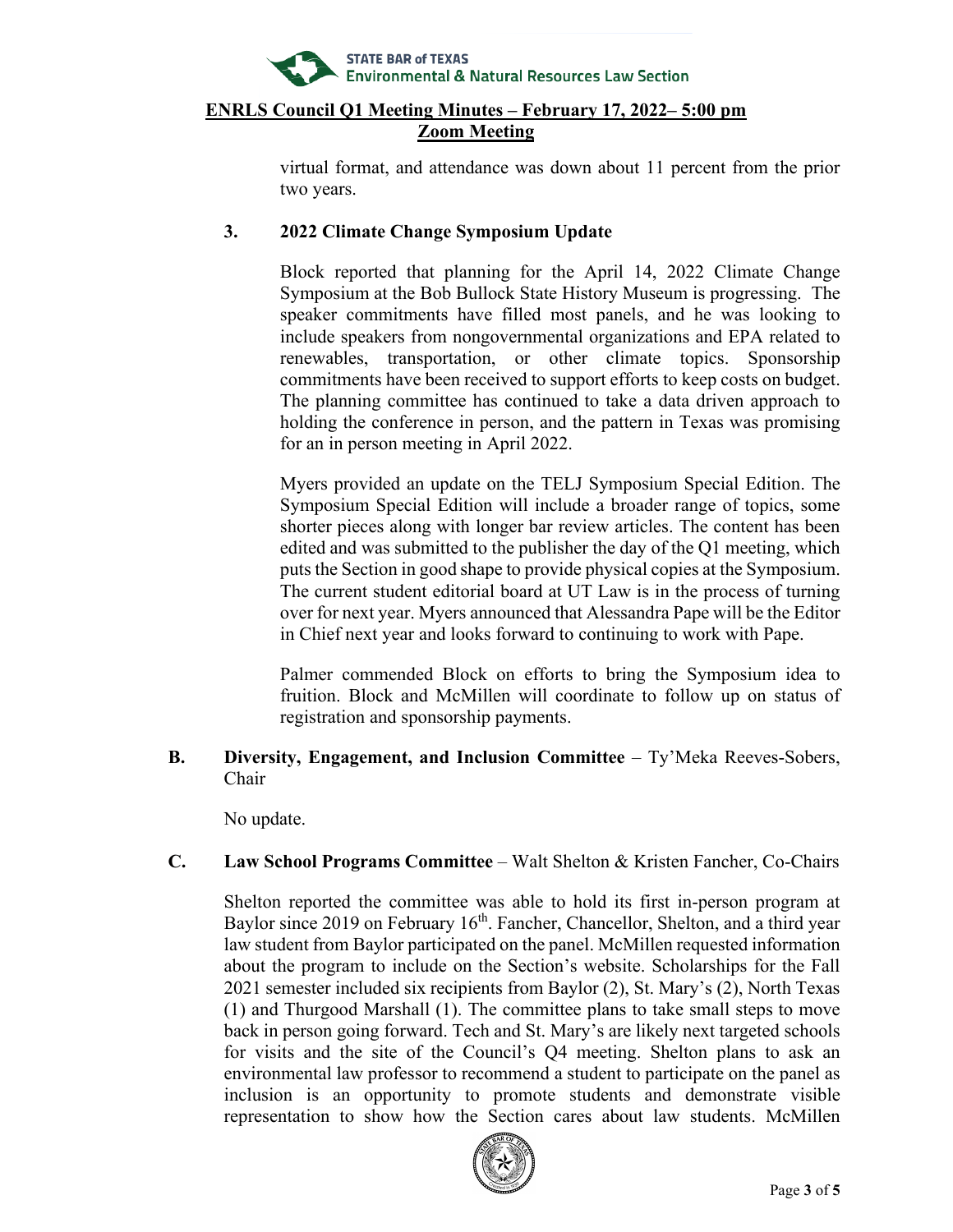

proposed adding a dedicated page to the Section website for law school program information.

Kelley reported updates on the 31 scholarship applicants this year, which is more than double the prior year's applications. Selection is planned to occur in February. Kelley shared information about the General Land Office's decision to back out of participation in the program during the last three years. The committee is concerned the placement of interns by the Section is not conducive with the GLO program. Austin and Vinson suggested the committee provide GLO with notice that the section is considering not partnering with the GLO going forward. TCEQ is willing to accept additional interns. Kelley suggested the Council consider a decision at the Q2 meeting.

# **D.** Publications & Communications Committee – Ashleigh Myers, Chair

1. *Texas Environmental Law Journal (TELJ)*

Acevedo reported that articles for the second issue in Spring 2022 are firmed up, and requested information from committee members seeking to contribute.

2. *Sponsorship of Essentials of Texas Water Resources (7th edition)*

No update.

# **E. Pro Bono & Community Outreach Committee** – Buck Benson and Chris Schlag, Co-Chairs

Benson reported that the Section had not made any donations in the prior two years due to budgetary modifications during the COVID pandemic. Provided financial strength remains healthy, the committee is considering organizations to support in 2022. Keep Texas Beautiful is an Austin-based organization that maintains the largest community network in the state of events, river cleanups, tree plantings and more. KTB's members are primarily governmental entities. The committee is evaluating potential benefits from a donation and interest in providing a link to KTB's calendar and website to boost publicity for KTB.

**F. Sponsorship & Membership Committee** – Heather Palmer & Ty'Meka Reeves-Sobers, Co-Chairs

Palmer reported that the committee will begin to focus on Superconference sponsorships. Palmer will work with Mendoza to confirm sponsorship levels and benefits, and will begin reaching out with solicitations. Discussion included suggestions to post notice of sponsorship opportunities on LinkedIn to promote and generate interest in joining the Section.